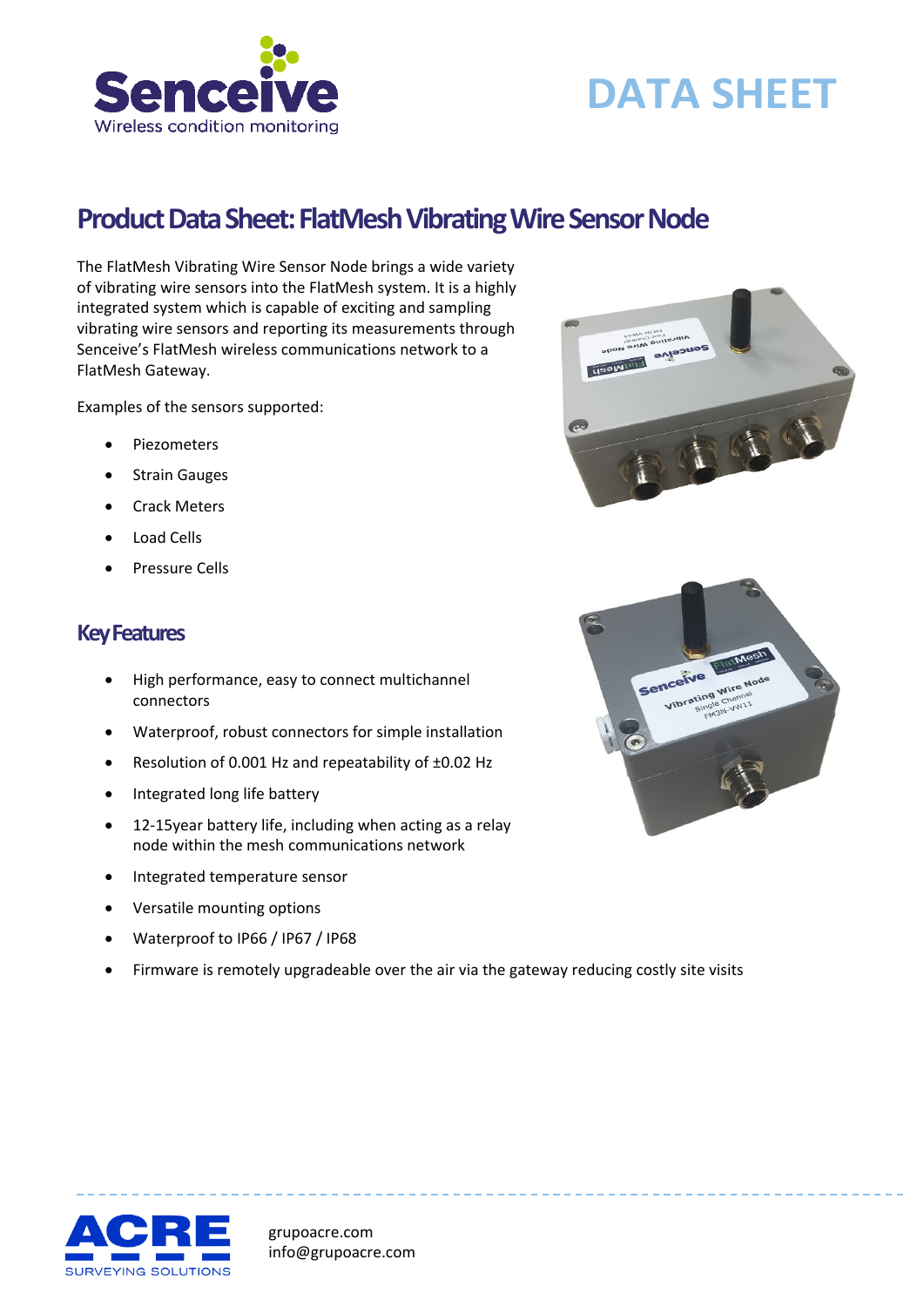#### **Channel Combinations**

| <b>Model</b>     | <b>Ports</b>                                                                                                                                 | <b>Applications</b>                                             |
|------------------|----------------------------------------------------------------------------------------------------------------------------------------------|-----------------------------------------------------------------|
| <b>FM3N-VW11</b> | 1 VW and 1 Thermistor Channel                                                                                                                | Single sensor                                                   |
| <b>FM3N-VW41</b> | A: 1 VW and 1 Thermistor Channel<br>B: 1 VW and 1 Thermistor Channel<br>C: 1 VW and 1 Thermistor Channel<br>D: 1 VW and 1 Thermistor Channel | Four strain gauges in an array<br>2+ sensors in close proximity |
| FM3N-VW17        | 7 VW and 1 Thermistor Channel                                                                                                                | Single load cell                                                |

### **Physical Specifications**

| <b>Parameter</b>                      | <b>FM3N-VW11 / VW17</b>                                                            | <b>FM3N-VW41</b>                                         |
|---------------------------------------|------------------------------------------------------------------------------------|----------------------------------------------------------|
| Dimensions excluding antenna and vent | $90 \times 90 \times 60$ mm                                                        | $90 \times 130 \times 50$ mm                             |
| Dimensions excluding antenna          | $90 \times 96 \times 60$ mm                                                        | $90 \times 136 \times 50$ mm                             |
| <b>Total Mass</b>                     | $0.57$ <sub>kg</sub>                                                               | $0.75$ <sub>kg</sub>                                     |
| <b>Housing Material</b>               | Die cast aluminium                                                                 |                                                          |
| Protection                            | IP66 / IP67                                                                        |                                                          |
| (BS EN 60529: 1992 + A2: 2013)        | IP68 at 1m for 24 hours                                                            |                                                          |
| <b>Mounting Options</b>               | Clearance holes for M4<br>socket head screw in<br>bottom<br>M4 blind holes in side | Clearance holes for M4<br>socket head screw in<br>bottom |
| <b>Operating Temperature Range</b>    | $-40^{\circ}$ C to $+85^{\circ}$ C                                                 |                                                          |

#### **FlatMesh Radio Specifications**

| <b>Parameter</b>                                     | <b>Value</b>                                                                                                |
|------------------------------------------------------|-------------------------------------------------------------------------------------------------------------|
| <b>Communication Type</b>                            | Proprietary FlatMesh v3 Mesh Networking<br>Protocols<br>IEEE 802.15.4 compliant                             |
| <b>Frequency Band</b>                                | 2400 - 2485 MHz ISM Band                                                                                    |
| <b>Maximum Transmit Power</b><br>(EN 300 328 v1.8.1) | 6.5dBm                                                                                                      |
| <b>Maximum Permitted Antenna Gain</b>                | $2.2$ dBi                                                                                                   |
| Range                                                | Up to 300m depending on the environment and<br>fitted antenna<br>Consult with Senceive for your application |
| <b>RF Module</b>                                     | Senceive FM3Node                                                                                            |



grupoacre.com info@grupoacre.com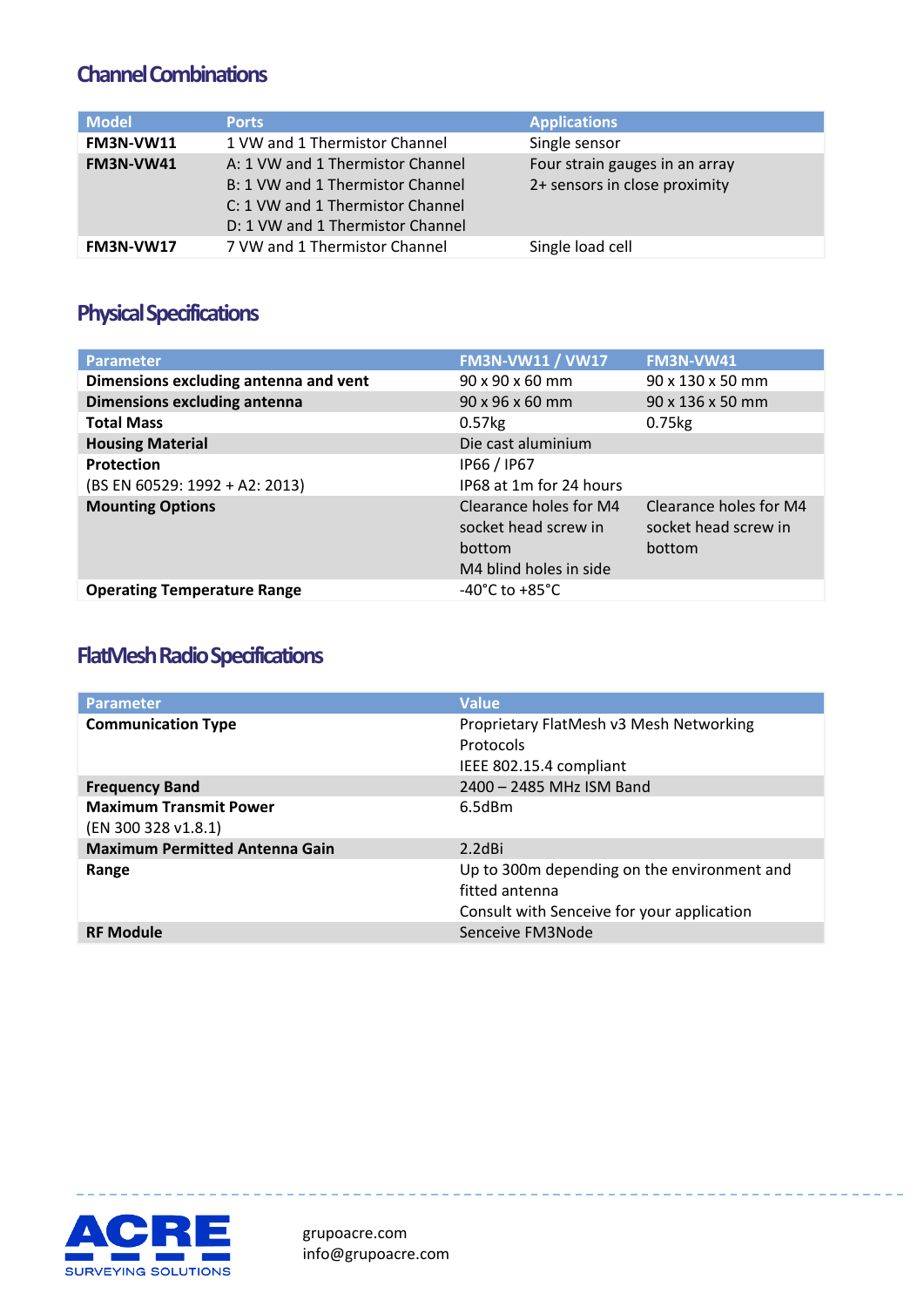#### **Vibrating Wire Interface**

| <b>Parameter</b>               | <b>FM3N-VW11 / VW41</b>            | <b>FM3N-VW17</b> |
|--------------------------------|------------------------------------|------------------|
| Connector                      | M12 Female                         | M12 Female       |
|                                | 5-pole A-coded                     | 12-pole A-coded  |
|                                | Screw-in Type                      | Screw-in Type    |
| <b>Frequency Resolution</b>    | $0.001$ Hz                         |                  |
| <b>Frequency Repeatability</b> | $±0.02$ Hz                         |                  |
| <b>Frequency Range</b>         | 200-6000Hz                         |                  |
| <b>Stimulus Type</b>           | Swept Sine Wave, 6V peak to peak   |                  |
| <b>Thermistor Type</b>         | $3k\Omega$ NTC                     |                  |
| <b>Temperature Resolution</b>  | $0.05^\circ$                       |                  |
| <b>Temperature Accuracy</b>    | $\pm 0.1^{\circ}$ C                |                  |
| <b>Temperature Range</b>       | $-40^{\circ}$ C to $+85^{\circ}$ C |                  |

#### **Internal Battery**

| <b>Parameter</b>            | <b>FM3N-VW11 / VW17</b>                                                                   | FM3N-VW41 |
|-----------------------------|-------------------------------------------------------------------------------------------|-----------|
| <b>Battery Type</b>         | Lithium Thionyl Chloride                                                                  |           |
| <b>Nominal Voltage</b>      | 3.6V                                                                                      |           |
| <b>Nominal Capacity</b>     | 19000mAh                                                                                  | 34400mAh  |
| <b>Typical Battery Life</b> | 12-15 years at 20/30 minute reporting intervals,<br>including when acting as a relay node |           |
|                             |                                                                                           |           |
|                             | Consult with Senceive for your application                                                |           |

#### **Certifications**

- Tested to conformity with all the essential requirements of R&TTE Directive 1999/5/EC and RoHS Directive 2011/65/EU
- Network Rail Acceptance PA05/04146
- London Underground Approved Product